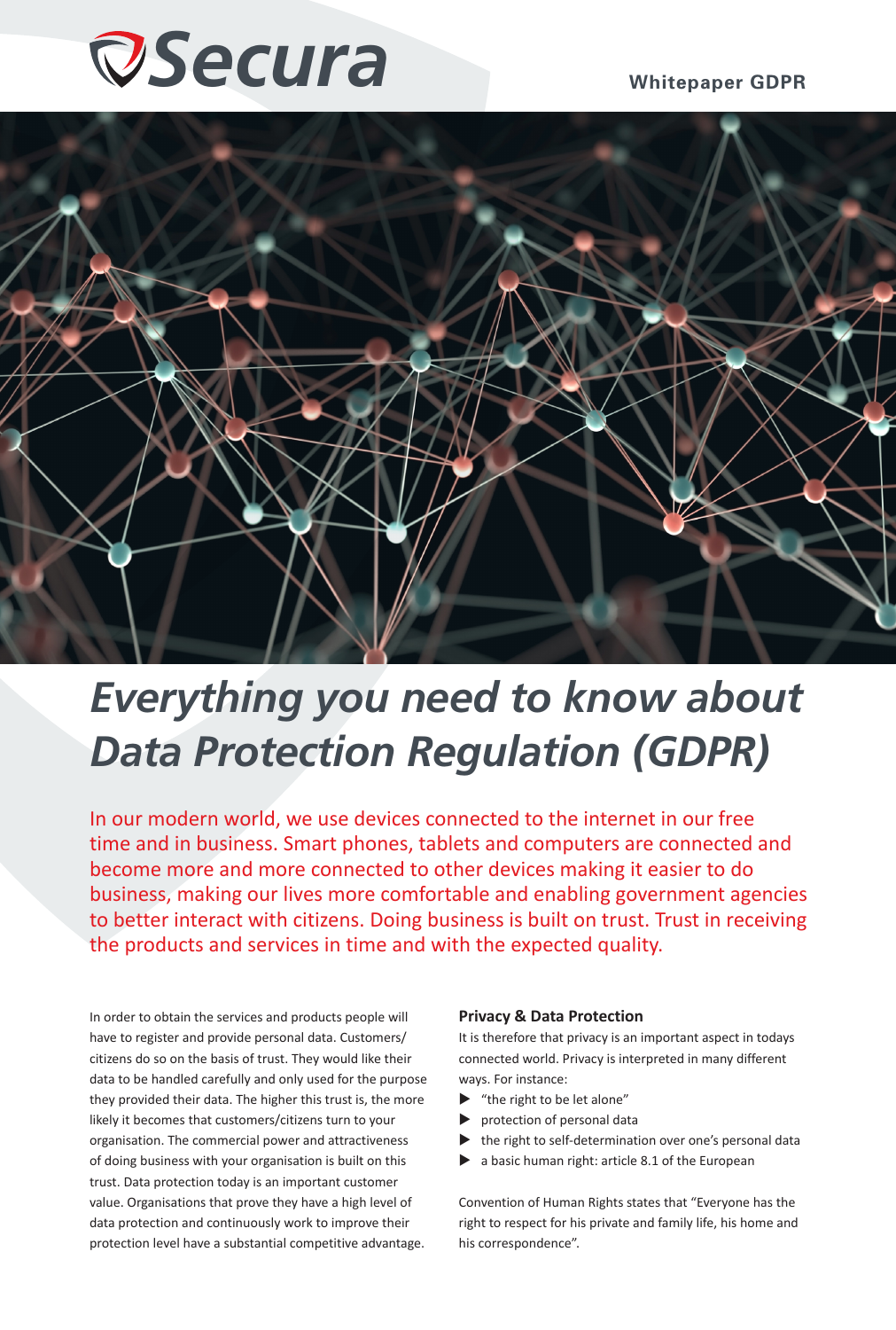In many countries, there are laws and regulations in place to protect privacy. But they differ from country to country hampering the exchange of personal data between public and private sectors, associations and enterprises. If it comes to the digital world, the topic needs to be handled on a supra-national level.

Therefore, the European Union has adopted the General Data Protection Regulation (the GDPR), which entered into force on May 24th 2016. and will be enforced from May 25th 2018 onwards. The GDPR regulates how businesses, government institutions and other organisations in private and semi-public sectors should handle personal data in order to protect the privacy of individuals living in the EU.

Emphasizing the importance of compliance, the penalty for violations of the GDPR can run up to 4% of global revenue (or of € 20 million).

## **A high-level overview of the GDPR**

#### **The definition of Personal Data and Data Subject**

In order to know if compliance to the GDPR is at hand it is important to know what data is defined as personal data and what processing actually means.

According to article 4 subsection 1 personal data is: 'any information relating to an identified or identifiable natural person ("the Data Subject")'. This means that a photo, name, email address, telephone number, GPS location, IP address, bank account number or a social security number is personal data. The definition is quite broad leading to the effect that the impact of compliance to the GDPR on your organisation could be substantial.

#### **Controller and Processor**

The GDPR distinguishes between a Controller (the party who collects personal data), a Processor (who process data on request of a controller).

#### **What is Data Processing?**

Article 4.2 defines data processing as ["any operation or set of operations which is performed on personal data or on sets of personal data, whether or not by automated means, such as collection, recording, organisation, structuring, storage, adaptation or alteration, retrieval, consultation, use, disclosure by transmission, dissemination or otherwise making available, alignment or combination, restriction, erasure or destruction"]. This is slightly different from the way that computer science usually looks at processing as the use of algorithms to transform data. Actions such as data transport and media destruction are usually not

considered 'processing' in traditional IT environments, but are definitely in scope from a privacy point of view

### **When is Data Processing of personal data allowed?**

(GDPR, article 6) says that data processing is allowed under the following circumstances:

- (a) consent [...] for one or more specific purposes; children should have consent from the holder of parent responsibility (art. 8)
- (b) …necessary for the performance of a contract to which the data subject is a party;
- (c) …a legal obligation to which the controller is subject;
- (d) to protect the vital interests of the data subject or of another natural person;
- (e) performance of a task carried out in the public interest or in the exercise of official authority vested in the controller;
- (f) legitimate interests pursued by the controller or a third party, except where such interests are overridden by the interests or fundamental rights and freedoms of the data subject which require protection of personal data, in particular where the data subject is a child.

#### **Special categories of personal data**

Special care should be taken when processing of certain special categories of personal data, as described in article 9. These special categories are: data: ["revealing racial or ethnic origin, political opinions, religious or philosophical beliefs, or trade union membership, and the processing of genetic data, biometric data for the purpose of uniquely identifying a natural person, data concerning health or data concerning a natural person's sex life or sexual orientation"]. Processing of data within one or more of these categories is strictly prohibited, unless one or more of the legal grounds for processing such data (article 6.2a-j, 6.3, 6.4) are applicable.

#### **Principles**

The processing of personal data needs to meet six important principles:

- $\blacktriangleright$  lawfulness, fairness and transparency
- u purpose limitation
- data minimisation
- accuracy
- $\blacktriangleright$  storage limitation
- integrity and confidentiality

A seventh, often overlooked principle is accountability: you must be able to show that you comply with the aforementioned principles.

#### **Impact**

By working accordingly to these principles both the controller and the processor need to provide the following rights of a person when processing personal data: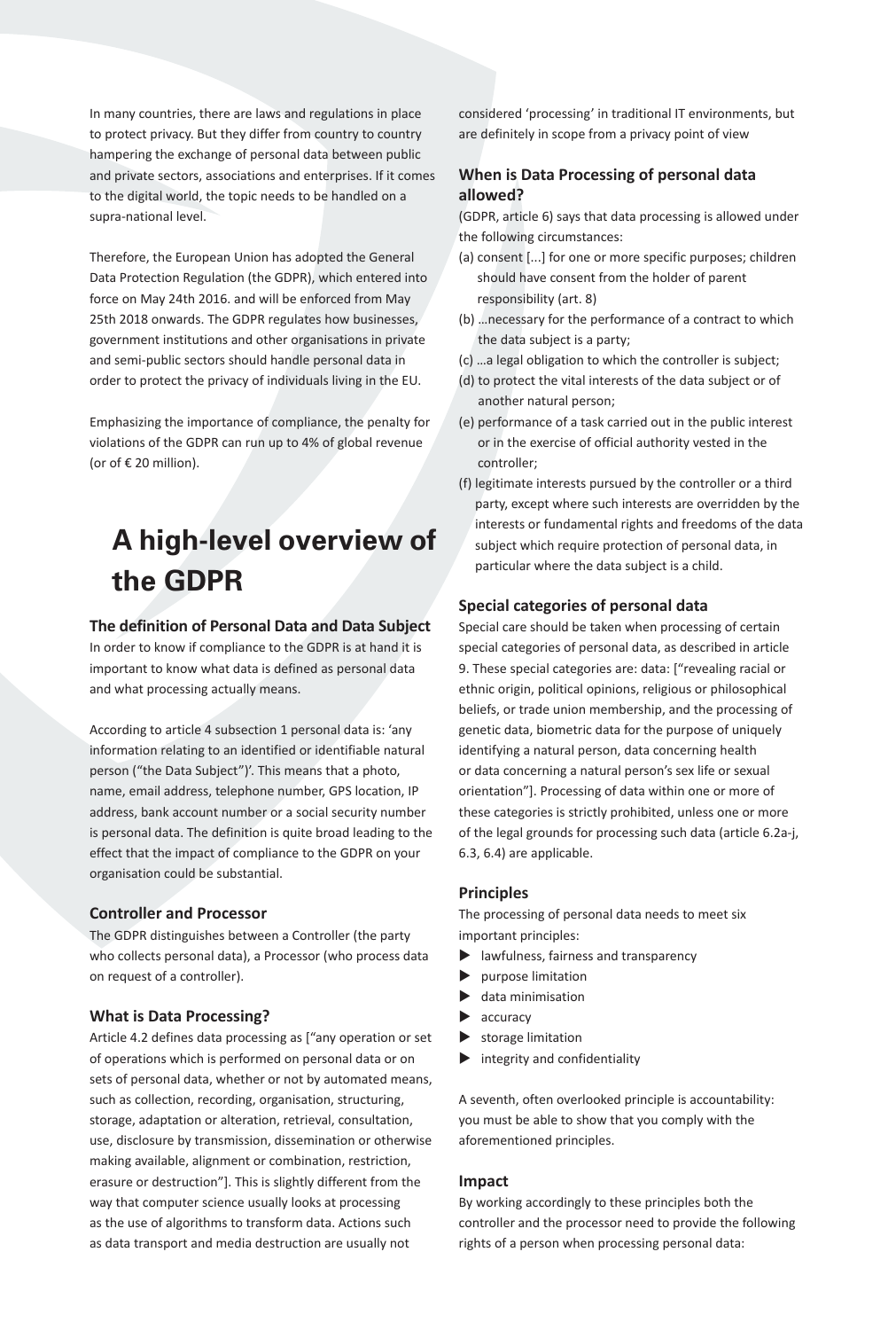- $\blacktriangleright$  Provide the data subject with transparent information, communication and modalities for the exercise of his/ her rights (art 12)
- $\blacktriangleright$  Provide information as to where the personal data are collected (art. 13)
- $\blacktriangleright$  Provide extra information if the personal data has not been obtained from the data subject (art 14)
- $\blacktriangleright$  The right of access to the personal data by the data subject (art. 15)
- $\blacktriangleright$  The right of rectification and erasure of the personal data of the data subject (art. 16, 17)
- $\blacktriangleright$  The right to restriction of processing (art 18)
- $\blacktriangleright$  The right to notification regarding rectification or erasure of personal data or restriction of processing (art 19)
- $\blacktriangleright$  The right to data portability (art 20)
- $\blacktriangleright$  The right to object and automated decision-making, including profiling (art 21, 22)

#### **Recording of processing activities**

According to article 30 each controller should maintain a record of processing activities that are performed under its responsibility containing at least the following aspects:

- $\triangleright$  Contact details of the controller
- $\blacktriangleright$  The purposes of processing
- $\blacktriangleright$  The categories of recipients to whom the personal data will be disclosed (including recipients in third countries or international organisations)
- $\blacktriangleright$  Transfers of personal data to third countries or international organisations, including documentation of suitable safeguards
- $\blacktriangleright$  The time limits for erasure of the different categories of data
- $\blacktriangleright$  A description of the categories of the personal data
- $\blacktriangleright$  A general description of the technical and organisational security measures that are taken

The processor should maintain a record of all categories of processing activities carried out on behalf of the controller:

- $\triangleright$  Contact details of the controller(s) the processor is working for as well as his own contact details, and the data protection officers at hand
- $\blacktriangleright$  Categories of processing carried out on behalf of each controller
- $\blacktriangleright$  Transfers of personal data to a third country or international organisation, including documentation of suitable safeguards
- $\blacktriangleright$  A general description of the technical and organisational security measures that are taken

Organisations employing less than 250 persons do not have this obligation to register processing activities unless:

- $\blacktriangleright$  They process data that is likely to result in a risk to the rights and freedoms of the data subjects, or
- $\blacktriangleright$  The processing is not occasional, or
- $\blacktriangleright$  The processing includes special categories of data as referred to in article 9 and 10 GDPR.

## **Governance**

#### **RACI**

According to the GDPR the responsibilities regarding personal data need to be clearly defined in an organisation. A privacy compliance framework is helpful defining who is Responsible, Accountable, who should be Consulted and who should be Informed ('RACI'). This is done by drawing a matrix (RACI-chart) pointing out which processes are at hand and which positions (CEO, HR, Legal, Finance, IT, users) perform a RACI role. Clear responsibilities and authorizations should be in place regarding access and processing of this data. This is also of help by generating strong engagement within the organisation to comply with the GDPR.

Before using the RACI chart the organisation needs to have a clear inventory of the external and internal personal data flows and where Personal Data is being stored and processed in the organisation or outside the organisation. The data processing needs to be described and risks need to be defined.

Organisations need to proof that they continuously monitor these risks and acted accordingly to it using accurate and appropriate technical and organisational measures, to protect the data against unauthorized or unlawful processing, destruction, accidental loss or damage, focusing on integrity and confidentiality.

#### **Data protection officer**

In some situations, it is compulsory to appoint a Data Protection Officer (DPO):

- $\blacktriangleright$  Public authorities or -bodies that process personal data
- $\blacktriangleright$  If a controller or processor conducts processing activities as core activity by virtue of their nature, scope and/or purpose that require regular and systematic monitoring of data subjects on a large scale
- $\blacktriangleright$  If a controller or processor conducts processing activities on a large scale of special categories of data: - Relating to criminal convictions and offences referred in in article 10 GDPR
	- Relating to processing of data revealing racial or ethic origin, political opinions, religious or philosophical beliefs, trade union membership, genetic data, biometric data of the purpose of uniquely identifying a natural person, data concerning health, data concerning a natural person's sex life or sexual orientation.

The definition of 'large scale' depends on:

- $\blacktriangleright$  the number of data subjects involved
- $\blacktriangleright$  the volume of data and/or angle of different data items being processed
- $\blacktriangleright$  the duration, or permanence of the data processing activity
- the geographical extend of the processing activity.